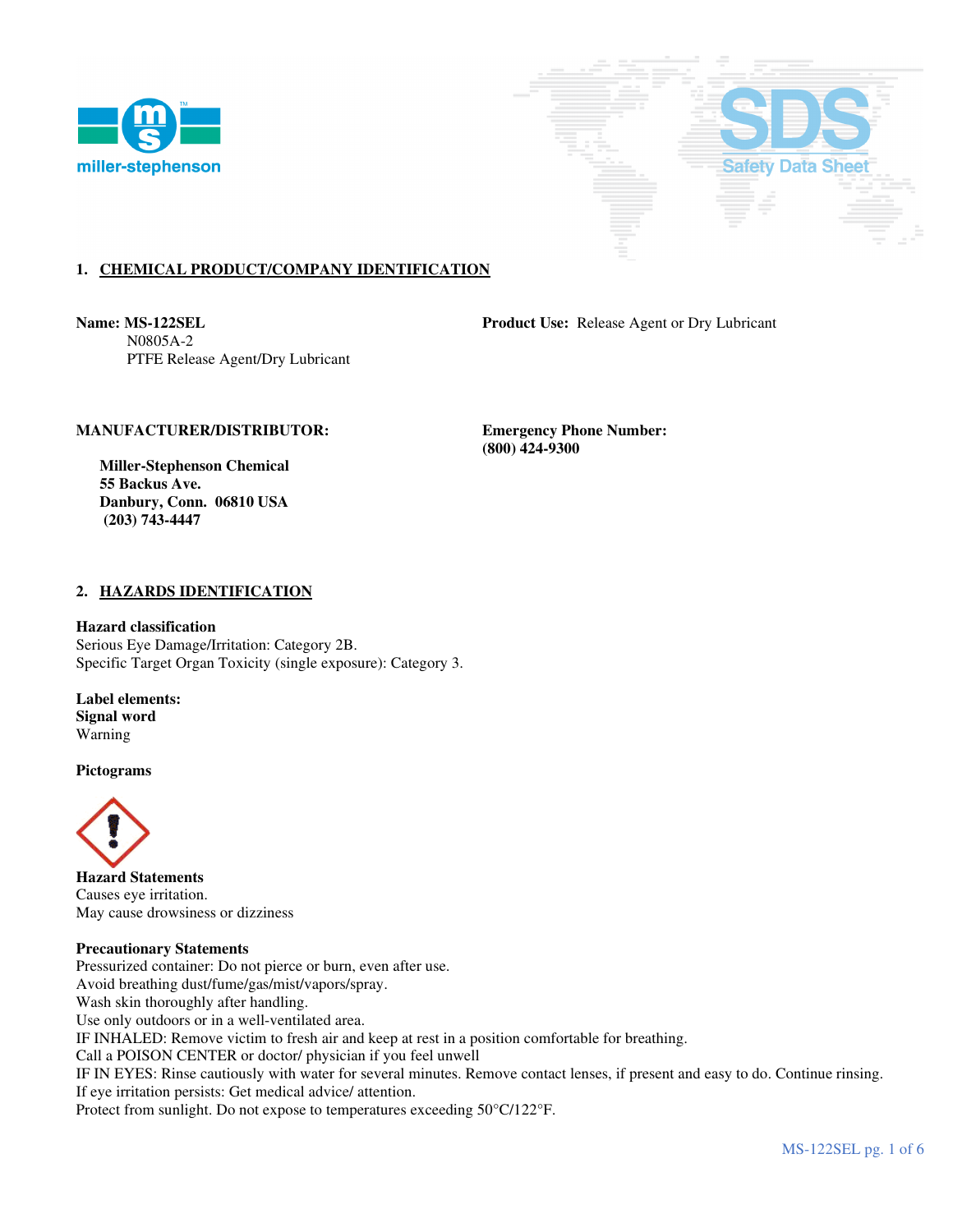## **Other hazards which do not result in classification or are not covered by GHS**

The thermal decomposition vapors of fluorinated polymers may cause polymer fume fever with flu-like symptoms in humans, especially when smoking contaminated tobacco. Vapors are heavier than air and can cause suffocation by reducing oxygen available for breathing. Misuse or intentional inhalation abuse may lead to death without warning symptoms, due to cardiac effects.

# **3. INGREDIENTS**

| <b>Material</b> (s)                              | CAS No.     | Approximate $\%$ |
|--------------------------------------------------|-------------|------------------|
| $1,1,1,2,2,3,4,5,5,5$ -Decafluoropentane         | 138495-42-8 | $36 - 42$        |
| Trans, 1.2-Dichloroethylene                      | 156-60-5    | $38 - 42$        |
| Trans-1,3,3,3-Tetrafluoroprop-1-ene (HFO-1234ze) | 29118-24-9  | $18 - 22$        |

## **4. FIRST AID MEASURES**

**Inhalation:** Remove patient to fresh air, lie down. Get medical attention if necessary.

**Eye:** Immediately flush eyes with plenty of water for at least 15 minutes. If easy to do, remove contact lenses. Continue to rinse. Get medical attention.

**Skin:** Immediately flush skin with plenty of water. Remove contaminated clothing and shoes. Wash clothing before use. Thoroughly clean shoes before reuse. Get medical attention.

**Oral:** DO NOT induce vomiting. Get medical attention. Rinse mouth thoroughly with water. Never give anything by mouth to an unconscious person.

## **Most important symptoms/effects, acute and delayed:** May cause cardiac arrhythmia.

Skin contact may provoke the following symptoms: Dermatitis, Discomfort, Pain, Superficial burning sensation, Redness, Rash, Itching, Swelling of tissue, Irritation

Eye contact may provoke the following symptoms: Pain, Tearing, Swelling of tissue, Redness, Impairment of vision

Inhalation may provoke the following symptoms: Unconsciousness, Drowsiness, Lack of coordination, confusion, Dizziness, Central nervous system depression

Effects of breathing high concentrations of vapor may include: Central nervous system effects

Aspiration may cause pulmonary edema and pneumonitis.

Causes eye irritation. May cause drowsiness or dizziness.

**Notes to Physician:** Because of possible disturbances of cardiac rhythm, catecholamine drugs, such as epinephrine, that may be used in situations of emergency life support should be used with special caution.

# **5. FIRE FIGHTING MEASURES**

**Flammability:** This product is not flammable. **Test Method:** Ignition distance test and Enclosed space ignition test

**Fire and Explosion:** Aerosols may rupture under fire conditions. Decomposition may occur.

**Extinguishing Media:** Water spray, Alcohol-resistant foam, Dry chemical, Carbon dioxide (CO2)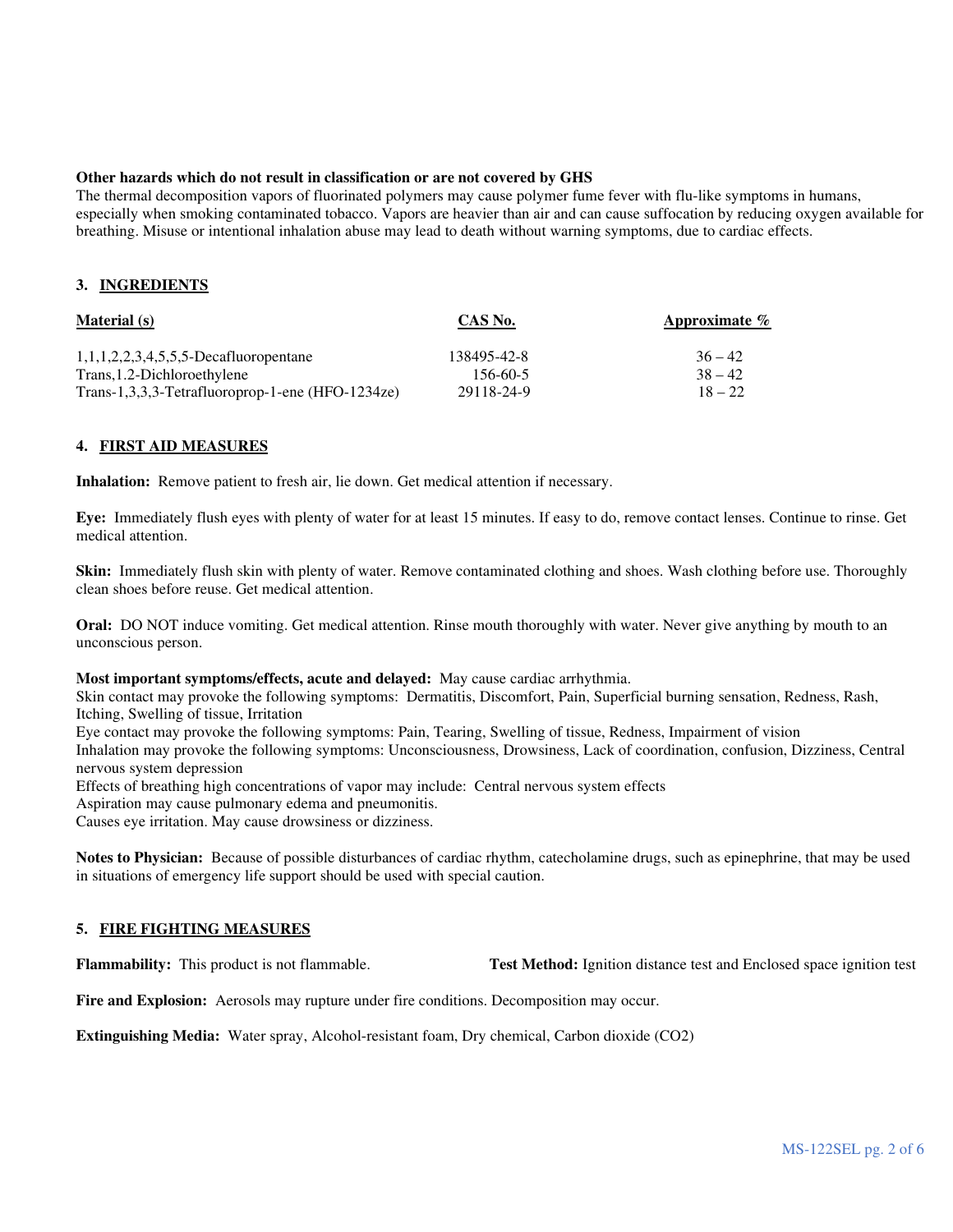**Special Fire Fighting Instruction:** Evacuate area. Use water spray to cool containers. Fire residues and contaminated fire extinguishing water must be disposed of in accordance with local regulations. Do not breathe fumes or vapors from fire. Self-contained breathing apparatus (SCBA) maybe required if a large amount of aerosols rupture under fire conditions. Fight fire from a distance, heat may rupture containers.

# **6. ACCIDENTAL RELEASE MEASURES**

**Personal precautions, protective equipment, and emergency procedures:** Evacuate area. Ventilate the area with fresh air. If a large amount of aerosols rupture and spill in confined areas, provide mechanical ventilation to disperse the vapors.

**Environmental precautions:** Avoid release to the environment. Prevent material from entering sewers, waterways, or low areas. Do not allow contact with soil, surface, or ground water. Local authorities should be advised if significant spillages cannot be contained.

**Methods and material for containment and cleaning up:** Contain spillage, and then collect with inert absorbent material, (e.g. sand, earth, diatomaceous earth, vermiculite) and place in container for disposal according to local / national regulations.

# **7. HANDLING AND STORAGE**

**Handling:** Use in a well-ventilated area to avoid breathing vapors. Use only with adequate ventilation. Use appropriate respiratory protection, when ventilation is inadequate. Avoid contact with skin or eyes. Wash thoroughly after handling.

**Storage Conditions**: Do not store near sources of heat, in direct sunlight or where temperatures exceed 120<sup>o</sup>F/49<sup>o</sup>C.

## **8. EXPOSURE CONTROLS/PERSONAL PROTECTION**

| <b>Exposure Limits:</b>                  | <b>ACGIH</b>    | <b>OSHA</b>     |
|------------------------------------------|-----------------|-----------------|
| $1,1,1,2,2,3,4,5,5,5$ -Decafluoropentane | Not Established | Not Established |
| Trans, 1, 2-Dichloroethylene             | 200 ppm, TWA    | 200 ppm, TWA    |
| $HFO-1234ze$                             | Not Established | Not Established |

**Respiratory Protection:** General and local exhaust ventilation is recommended to maintain vapor exposures below recommended limits. Where concentrations are above recommended limits or are unknown, appropriate respiratory protection should be worn. Follow OSHA respirator regulations (29 CFR 1910.134) and use NIOSH/MSHA approved respirators. Protection provided by air purifying respirators against exposure to any hazardous chemical is limited. Use a positive pressure air supplied respirator if there is any potential for uncontrolled release, exposure levels are unknown, or any other circumstance where air purifying respirators may not provide adequate protection

**Eye Protection:** Avoid eye contact. Use chemical goggles or safety glasses with side shields.

**Skin Protection:** Avoid contact with skin. Use gloves impervious (eg. Viton) to this material when prolonged or frequently repeated contact occurs. Wash hands before breaks and at the end of workday. Breakthrough time is not determined for the product. Change gloves often.

**Hygiene measures**: Do not eat, drink or smoke when using this product. Wash hands thoroughly after contact.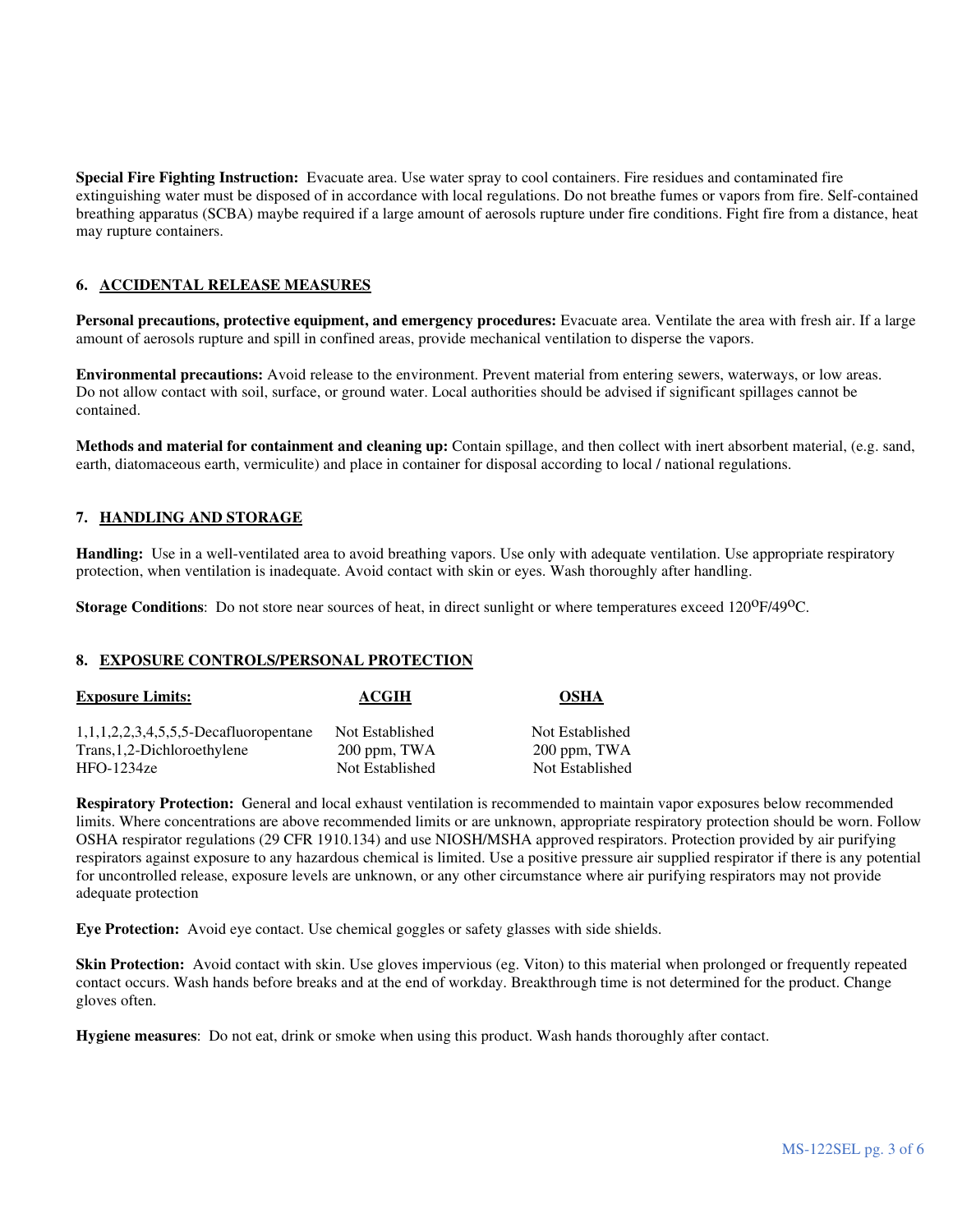# **9. PHYSICAL AND CHEMICAL PROPERTIES**

| <b>Boiling Point: N.A.</b>                             | <b>Percent Volatile by Volume: 99%</b>                        |  |
|--------------------------------------------------------|---------------------------------------------------------------|--|
| <b>Density:</b> 1.41 g/cc at $77^{\circ}F/25^{\circ}C$ | <b>Vapor Pressure:</b> 497 mm Hg at $77^{\circ}F/25^{\circ}C$ |  |
| Vapor Density (Air=1): N.A.                            | Solubility in $H_2O$ : N.A.                                   |  |
| <b>pH</b> Information: Neutral                         | <b>Evaporation Rate (CC14=1):</b> N.A.                        |  |
| <b>Form:</b> Aerosol                                   | <b>Appearance:</b> Milky                                      |  |
| <b>Color:</b> White                                    | <b>Odor:</b> Faint Ethereal Odor                              |  |

# **10. STABILITY AND REACTIVITY**

**Reactivity:** Not classified as a reactivity hazard.

**Chemical Stability:** Stable at normal conditions.

**Material and Conditions to Avoid:** None known.

**Decomposition:** This product can be decomposed by high temperatures (flame, glowing metal surfaces, etc.) forming Hydrofluoric acid, Carbonyl difluoride, Carbon monoxide and Carbon dioxide

# **11. TOXICOLOGICAL INFORMATION**

# **1,1,1,2,2,3,4,5,5,5-Decafluoropentane**

**Information on likely routes of exposure:** Inhalation, Skin contact, Ingestion, Eye contact **Acute Oral:** LD50: > 5000 mg/kg in rats **Acute Inhalation (vapor):** 4 hour LC50: 114 mg/l in rats **Acute Dermal:** LD50: > 5000 mg/kg in rats **Skin Corrosion/Irritation:** No skin irritation in rabbits. **Serious Eye Irritation/ Eye Irritation:** No eye irritation in rabbits. **Skin Sensitization:** No skin sensitization in Guinea pigs. **Respiratory Sensitization:** Not classified based on available information. **Germ Cell Mutagenicity:** Weight of evidence does not support classification as a germ cell mutagen. **Carcinogenicity:** Not classified based on available information. **Reproductive toxicity:** Weight of evidence does not support classification as a germ cell mutagen. **STOT-single exposure:** Not classified based on available information. **STOT-repeated exposure:** No significant health effects observed in animals at concentrations of 1mg/l/6h/d or less. **Aspiration toxicity:** Not classified based on available information.

# **Trans-1,2-Dichloroethylene**

**Acute Oral:** LD50: 7902 mg/kg in rats. Method: OECD Test Guideline 420 **Acute Dermal:** LD50: > 5,000 mg/kg in rabbits. Method: OECD Test Guideline 402 **Acute Inhalation:** 4 hour LC50: 95.5 mg/l in rats. Test atmosphere: vapor. Method: OECD Test Guideline 403 **Skin Corrosion/Irritation:** Mild skin irritation in rabbits. Method: OECD Test Guideline 404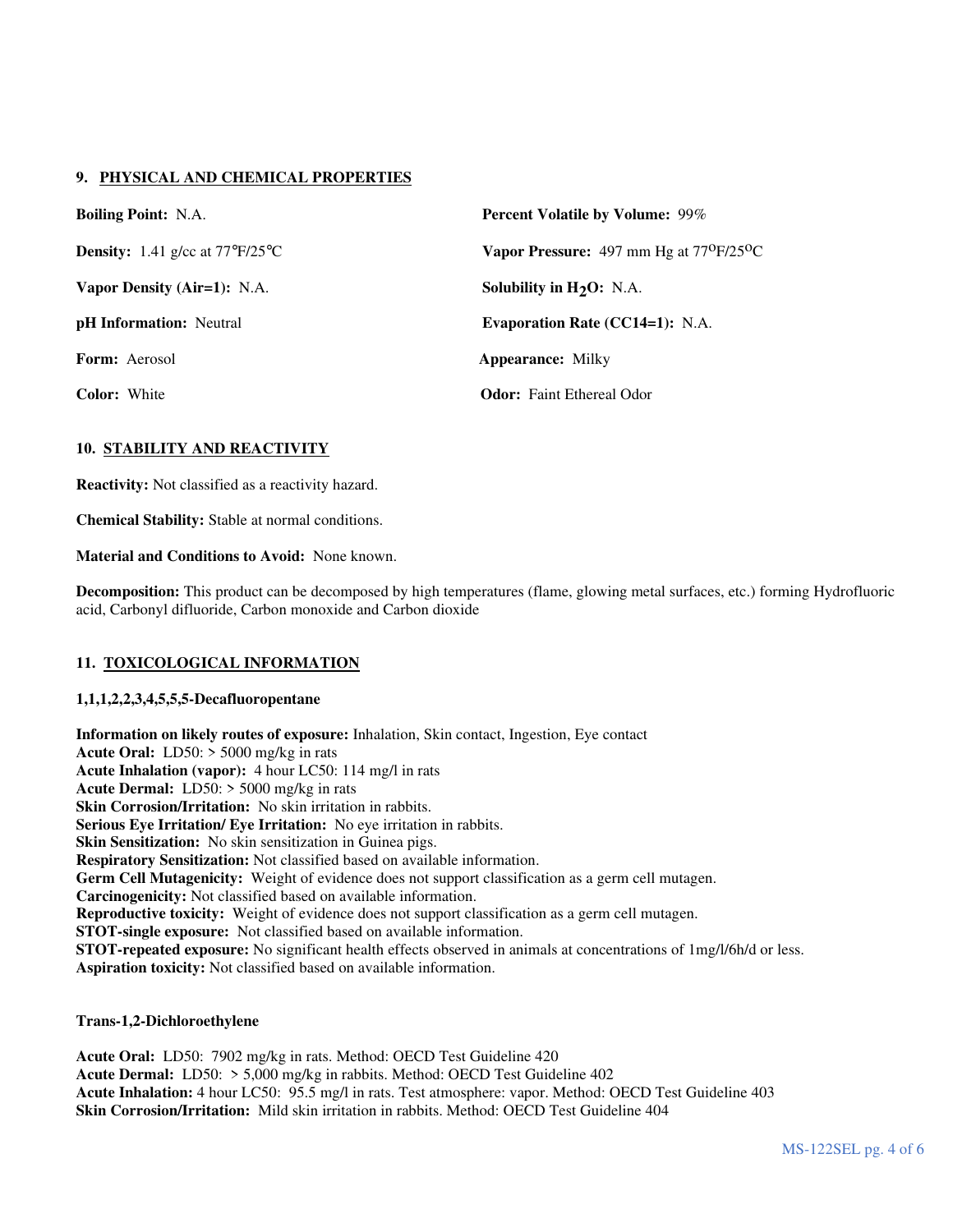**Serious Eye Irritation/ Eye Irritation:** Eye irritation in rabbits. Reversing within 7 days. Method: OECD Test Guideline 405 **Skin Sensitization:** Not classified based on available information.

**Respiratory Sensitization:** Not classified based on available information.

**Germ Cell Mutagenicity:** In vitro and In vivo – Not Mutagenic. Weight of evidence does not support classification as a germ cell mutagen.

**Carcinogenicity:** Not classified based on available information.

**Reproductive toxicity:** Embryo-fetal development: Negative in rat by inhalation. Method: OECD Test Guideline 414 **STOT-single exposure:** May cause drowsiness and dizziness.

**STOT-repeated exposure:** No significant health effects observed in animals at concentrations of 250 ppmV/6h/d or less by inhalation. **Aspiration toxicity:** Not classified based on available information.

# **12. ECOLOGICAL INFORMATION**

# **1,1,1,2,2,3,4,5,5,5-Decafluoropentane**

96 hour LC50 in Oncorhynchus mykiss (rainbow trout): 13.9 mg/l

96 hour LC50 in Pimephales promelas (fathead minnow): 27.2 mg/1

96 hour LC50 in Danio rerio (zebra fish): 13 mg/l

48 hour LC50 in Daphnia magna (Water flea): 11.7 mg/l

72 hour EC50 in Pseudokirchneriella subcapitata (Green algae): >120 mg/l

21 days NOEC in Daphnia magna (Water flea): 1.72 mg/l

**Biodegradability:** Not readily biodegradable.

**Bioaccumulative potential:** Bioaccumulation is unlikely.

**Mobility in soil:** No data available

## **Trans-1,2-Dichloroethylene**

96 hour LC50 in Lepomis marochirus (Bluegill sunfish): 135 mg/l. Based on data from similar materials. 48 hour EC50 in Daphnia magna (Water flea): 220 mg/l. Method: EPA-660/3-75-009 72 hour EC50 in Pseudokirchneriella subcapitata (Green algae): 36.36 mg/l. Method: OECD Test Guideline 201

**Biodegradability:** Not readily biodegradable. Method: OECD Test Guideline 301D **Bioaccumulative potential:** Partition coefficient: n-octanol/water: log Pow: 2.06

## **13. DISPOSAL CONSIDERATIONS**

Comply with federal, state and local regulations. Remove to a permitted waste disposal facility.

## **14. TRANSPORT INFORMATION**

**U.S. DOT Limited Quantity** 

**IATA Proper Shipping Name:** Aerosols, Non-Flammable **Hazard Class:** 2.2 **Identification No.** UN1950 **Packing Group:** None